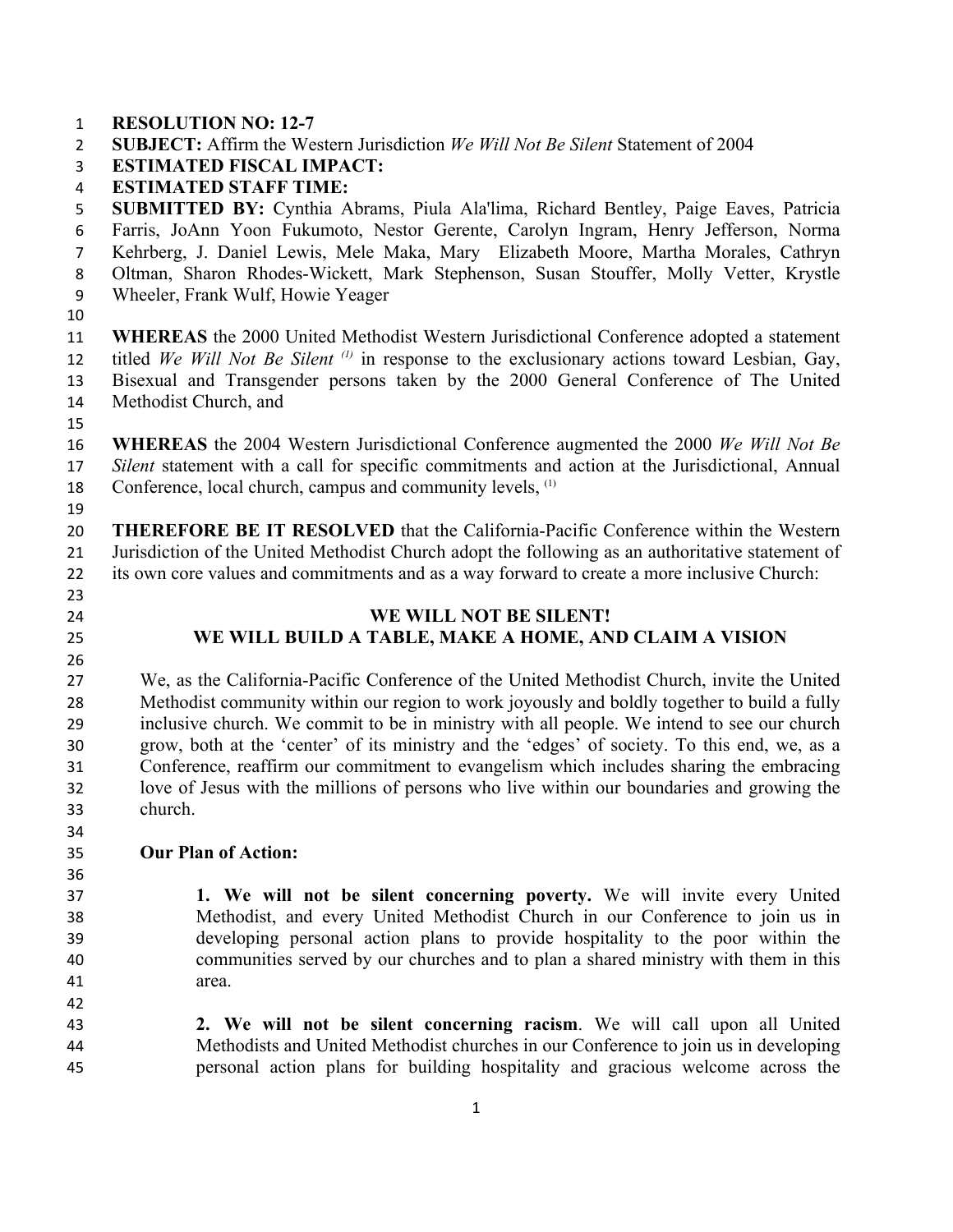divisions of race, language, and culture. We will seek a dramatic increase in the number of cross racial/cultural appointments. We will invite all in our churches to develop personal plans for building racial justice locally and globally.

 **3. We will not be silent concerning full participation of Lesbian, Gay, Bisexual, and Transgender persons at all levels in our church and society.** We will call upon United Methodists to join us in making deliberate plans for hospitality to include LGBT persons in the leadership of our Church. We will invite local churches to make clear their willingness to support and celebrate a pastor who is 'out' concerning her or his sexual identity. We will seek to remove all discrimination within our church and society against persons based upon sexual and gender identity.

- **4. We will not be silent concerning discrimination against people with different mental and physical abilities.** We will urge church bodies to be sensitive to people with different mental and physical challenges. We will work to support accessibility plans for every ministry facility, including campus ministries, churches, and church agencies. We will support efforts to expand communication tools at all levels within the Conference in order to relate more fully with people who have physical, learning, hearing, and visual challenges.
- **BE IT FURTHER RESOLVED** that the California-Pacific Conference of the United Methodist Church:
- 1. Directs its elected and appointed leadership to disseminate this resolution for study and use by all churches, ministries and other official United Methodist bodies within the Conference;
- 2. Directs its official boards and agencies to study this resolution, to develop and implement practical action plans for incorporating the commitments expressed in this resolution into the work of ministry for which they have been given responsibility, and to include within their annual reports to the Conference an assessment of the progress that they have made toward the realization of those commitments;
- 3. Urges its Bishop and Appointive Cabinet to take the concerns and commitments of this resolution into account in the process of making missional appointments to local churches and ministries;
- **4.** Directs the Dean of the Appointive Cabinet to report in writing and verbally to each session of the Conference about the progress or lack of progress that has been made at all levels of the Conference's life and ministry toward the realization of the commitments outlined in this statement**.**
	-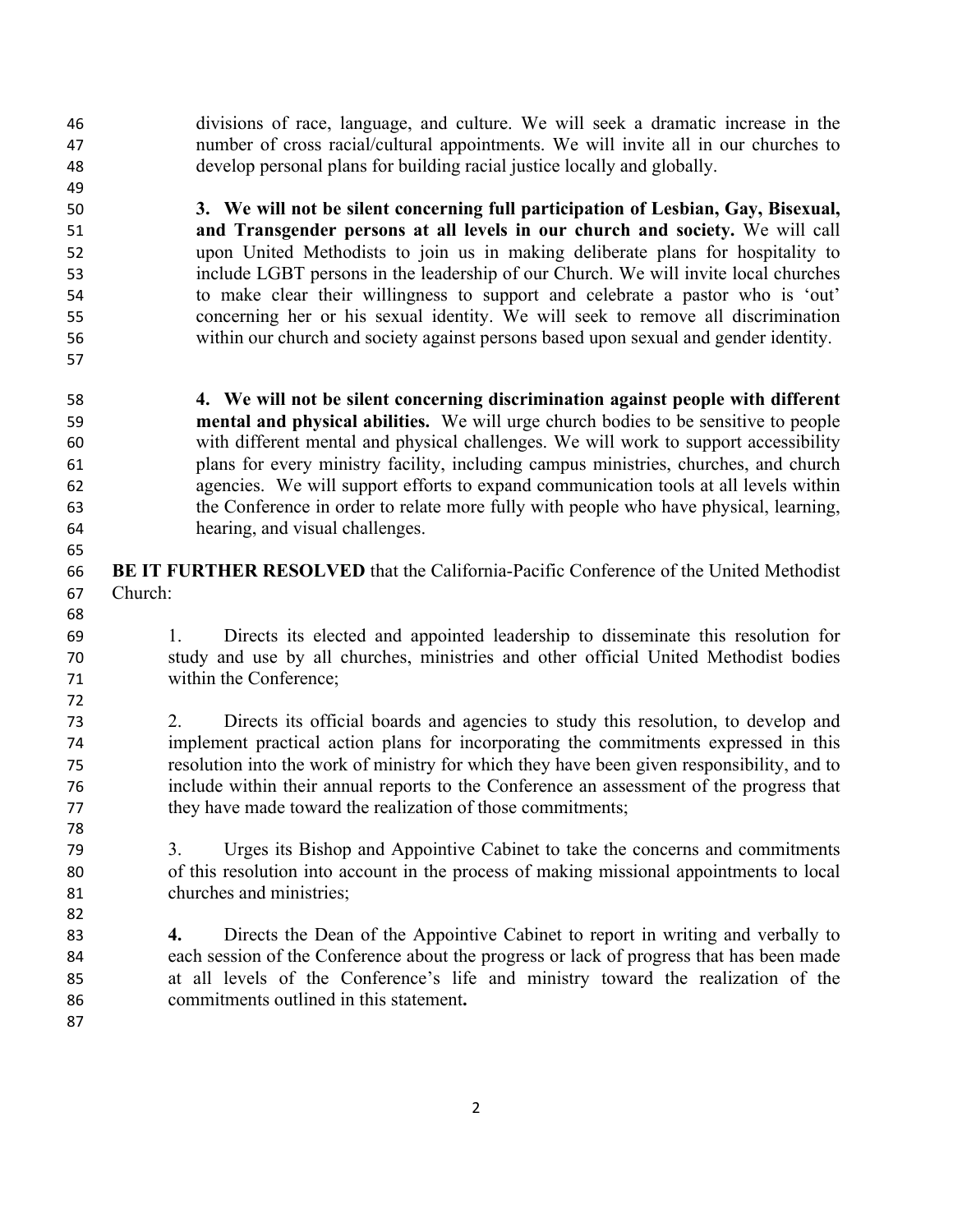88 **BE IT FURTHER RESOLVED** that the California Pacific Conference petitions the 2012 89 session of the Western Jurisdictional Conference to adopt a similar action plan as an updated and 90 authoritative commitment for the 2013-16 quadrennium.

- 91
- $92$

95 may be found at:<br>96 http://westernjur http://westernjurisdictionumc.org/fileadmin/Documents/SECTION\_3\_WJC\_UMC\_JOURNAL\_2004\_BODY\_INDEX..pdf

<sup>&</sup>lt;sup>1</sup> The full texts of the Western Jurisdiction's 2000 and 2004 *We Will Not Be Silent* statements are contained on pages 86-87 of the *Journal of the Seventeenth Session of the Western Jurisdictional Conference of the Unit* 94 the *Journal of the Seventeenth Session of the Western Jurisdictional Conference of the United Methodist Church, 2004, which<br>95 may be found at:*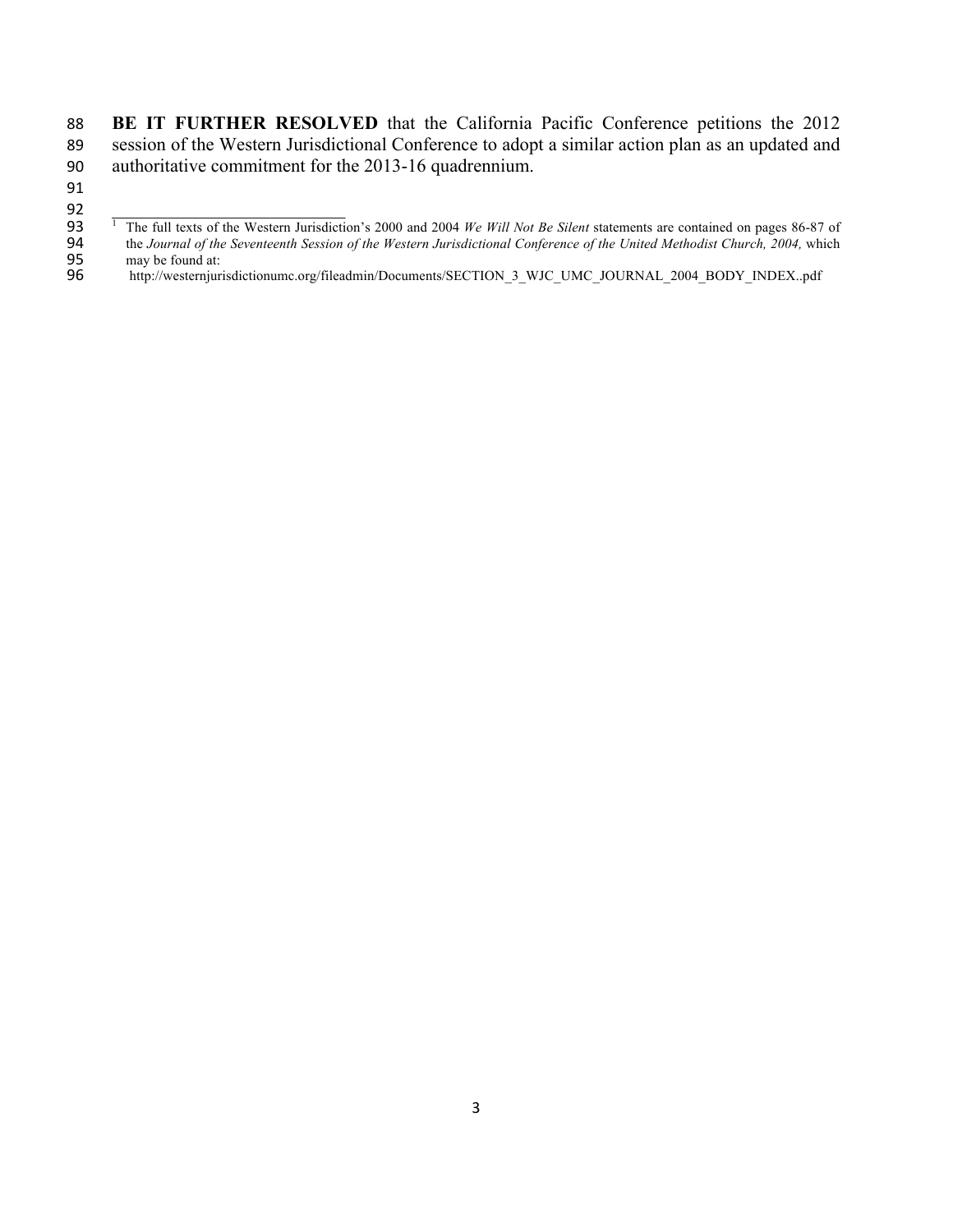### Resolution for Discontinuance of Fillmore  $1<sup>st</sup>$  UMC

Whereas, in 1873, a ministry began in the Santa Clara Valley, initially in the area then known as Scenega, between the Sespe Ranch and San Francisco Ranch area, which was part of various two point charges including Scenega, Sespe, Santa Paula, Piru, and Bardsdale, and led to the founding of Fillmore  $1<sup>st</sup>$  UMC;

Whereas the 1910 Journal noted the  $1<sup>st</sup>$  appointment specific to Fillmore;

Whereas the 1913 Journal notes a dedication of a new building for Fillmore on January 19, and 115 people on the roll;

Whereas in 1961 a new building was built, and the Journal lists 204 people as members;

Whereas that membership level has dropped year by year since then;

Whereas, they have not been able to afford a full-time pastor since 1991, having a part-time appointed local pastor for 14 years, and then Pulpit Supply for the last 6 years;

Whereas in 2008, conversation began about the assumption that closing the church would probably be necessary in less than 5 years unless things turned around;

Whereas the key leaders, as elected at the 2012 Charge Conference numbered 9 people;

Whereas throughout 2011-2012, the Santa Barbara District Superintendent met 5 times with church leaders to discuss the problems caused by dwindling membership, and guided them in a process to assess its potential for future ministry; Whereas the church is no longer able to serve the purpose for which it was organized and incorporated;

Whereas by the request of these church leaders, the Santa Barbara District Union began to finance some capital improvements on church property in March 2012 in anticipation of managing the property after the 2012 Annual Conference;

Whereas a meeting was held to finalize these arrangements with remaining church members on June 10, 2012, and attended by members of the Santa Barbara District Union, Planning and Strategy Committee and Church Building and Location Committee; Whereas the District Superintendent, and the District Planning and Strategy Committee, recommends discontinuance of Fillmore  $1<sup>st</sup>$  UMC pursuant to Par 2548 of the 2008 Book of Discipline;

Whereas the consent to discontinue has been granted by the presiding Bishop, and a majority of the District Superintendents; Whereas the District Superintendent has obtained the opinion of legal counsel as to the existence of any reversion, possibilities of reverter, right of reacquisition or similar restrictions pursuant to paragraph 2548.1 of the 2008 Discipline;

Therefore be it resolved, that Fillmore  $1^{st}$  UMC be discontinued as of December 31, 2012, with the members transferred to local UM churches of their choice, and all financial, personal and real property assets transferred to the Santa Barbara District or its successor. The Santa Barbara District Union will manage all the assets including real properties until such time as the properties are sold, no sooner than 2013. Once the property is sold, distribution of assets will be, in accordance with Resolution 40, as follows:

First, any debts incurred on this property, either in the form of liens or conditional donations on said real properties will be paid in full. Any fees, taxes and commissions incurred in connection with the sale of said real property will be paid in full upon the sale of said real property; and the District Union will be repaid for all costs related to their property management for the church and parsonage buildings including all repairs, and capital improvements; and Second, the District Union will make sure that an allocation of \$20,000 will have been appropriately spent as a memorial to Fay James, in the area of education;

Third, 10% of the net proceeds then remaining from the sale of such real property assets shall be conferred to the California-Pacific Annual Conference Board of Congregational Development for the development of new congregations and the revitalization of existing congregations; and

Fourth, 15% of the net proceeds then remaining from the sale of such real property assets shall be conferred to the California-Pacific United Methodist Foundation for the "Board of Congregational Development Endowment Fund"; and Fifth, 25% will go to the Annual Conference, to pay back Congregational Loan for monies borrowed from the conference; if such monies have already been paid back, that money can go to the Annual Conference for the Conference Trustees to use for annual conference capital expenditures; and

Sixth, 25% will go to a regional ministry within 30 miles of the property at Fillmore, for capital expenses or a new church start, or for a new site for ministry, as approved by the Santa Barbara District Planning and Strategy and District Union; and 

Seventh, the final 25% will go to the Santa Barbara District Union, or its successor body, for purposes as needed in the district and voted on by the District Union.

Respectfully submitted by The Rev. Cathleen A. Coots, District Superintendent of the Santa Barbara District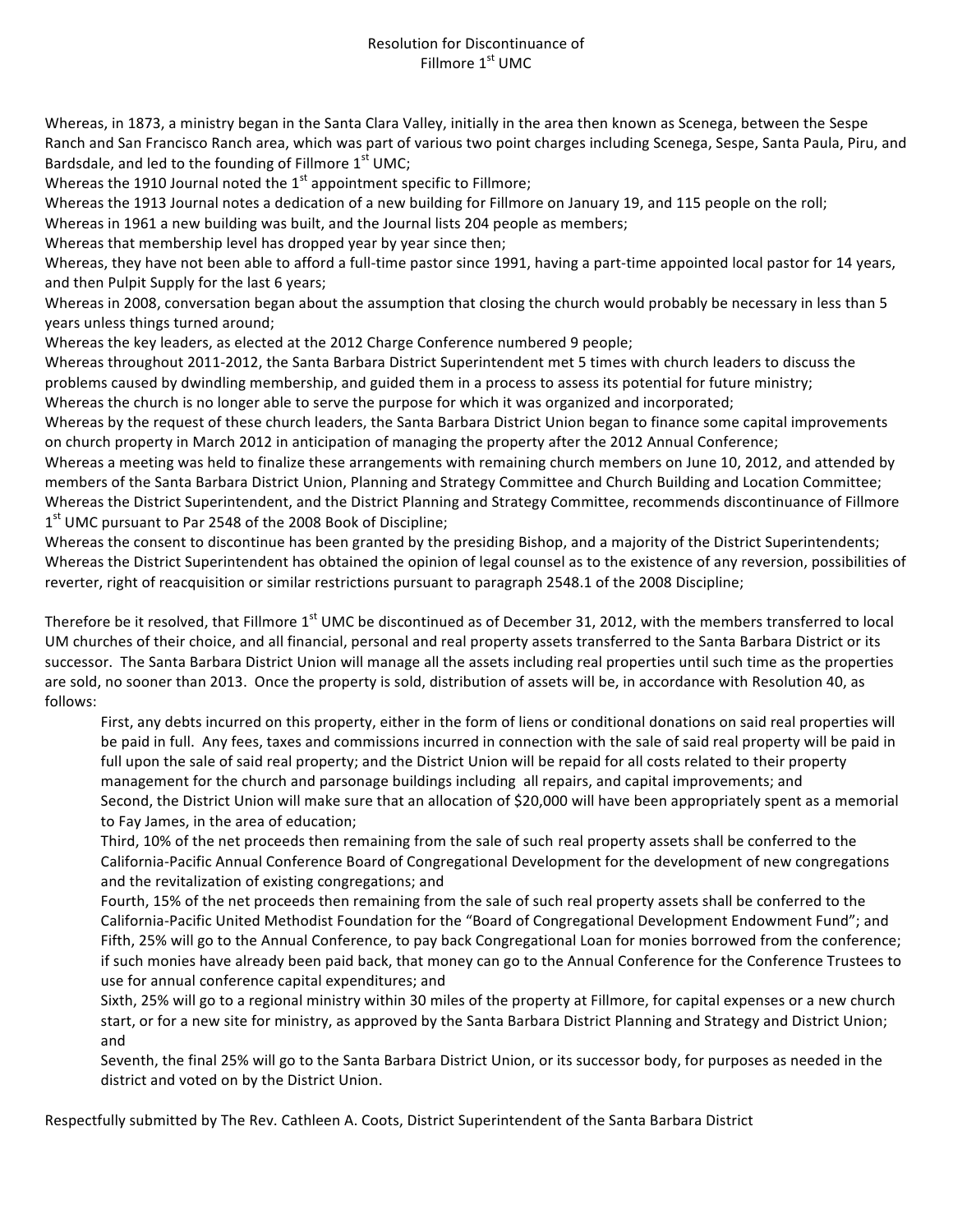#### Resolution for Discontinuance of St Mark's UMC - Anaheim, California

Whereas, in 1960, a ministry began in the City of Anaheim for the purpose of propagating the gospel and engaging the nearby communities with worship and Christian Education opportunities,

Whereas, in the 52 year history of St. Mark's United Methodist Church, it has seen many individuals and families commit themselves to follow Christ and to acts of justice, mercy and compassion in the world;

Whereas, the congregation has welcomed 14 Pastors and 1 Associate Pastor, in its history, it all began with Reverend Robert Bjorklund as the first appointed pastor; Rev. Josephine Liava'a has the distinction of serving as the only Associate Pastor appointed to St Mark's;

Whereas in 2007, and subsequent years, the District Superintendent and the District Board of Congregational Development began serious conversations with the congregation about its ability to continue as a viable ministry;

Whereas, many attempts were made by District entities and leaders to assist St Mark's with realizing a different future for itself, the decline has continued throughout the years;

Whereas, the pastor and members have sought to live up to its mission as a United Methodist congregation, the internal strife and ongoing distractions within the ministry makes it necessary to envision a different reality of ministry in that area of Anaheim;

Whereas, there are programs to feed the hungry and provide clothing for those in need; the multicultural youth and young adult ministry of a primarily Tongan group and participants from nearby Cypress College, however, the understanding reached by the previous and current District Superintendent and the congregation was clear that all efforts to revitalize the congregation has been exhausted;

Whereas, a deliberate and prayerful Assessment has been conducted by a Task Force organized by the District Superintendent, in consultation with the District Board of Congregational Development, and has determined the ministry of St. Mark's is no longer a vital ministry in its current context and configuration;

Whereas a Church Conference was held to finalize the details of this Resolution on June 10, 2012, and approved by members of the District Board of Congregational Development and Church Building and Location Committee;

Whereas the District Superintendent, and the District Board of Congregational Development, recommends discontinuance of St Mark's UMC pursuant to Par 2548 of the 2008 Book of Discipline;

Whereas the consent to discontinue has been granted by the presiding Bishop, and a majority of the District Superintendents;

Whereas the District Superintendent will obtain the opinion of legal counsel as to the existence of any reversion, possibilities of reverter, right of reacquisition or similar restrictions pursuant to paragraph 2548.1 of the 2008 Discipline;

Therefore be it resolved, that St Mark's UMC be discontinued on or before December 31, 2012, with the members transferred to local UM churches of their choice, and all financial, personal and real property assets transferred to the Santa Ana District Union or its successor. The District Union will manage all the assets including real properties until such time as the properties are sold. Once the property is sold, distribution of assets will be, in accordance with Resolution 40, as follows:

First, any debts incurred on this property, either in the form of liens or conditional donations will be paid in full. Any fees, taxes and commissions incurred in connection with the sale of said real property will be paid in full upon the sale of said real property; and the District Union will be repaid for all costs related to their property management for all property owned/held by St. Mark's, including all repairs, and capital improvements; and

Second, 10% of the net proceeds then remaining from the sale of such real property assets shall be conferred to the California-Pacific Annual Conference Board of Congregational Development for the development of new congregations and the revitalization of existing congregations; and

Third, 15% of the net proceeds then remaining from the sale of such real property assets shall be conferred to the California-Pacific United Methodist Foundation for the "Board of Congregational Development Endowment Fund"; and

Fourth, 25% will go to the Annual Conference, to pay back Congregational Loan for monies borrowed from the conference; if such monies have already been repaid, that money will go to the District Union to be held for ministry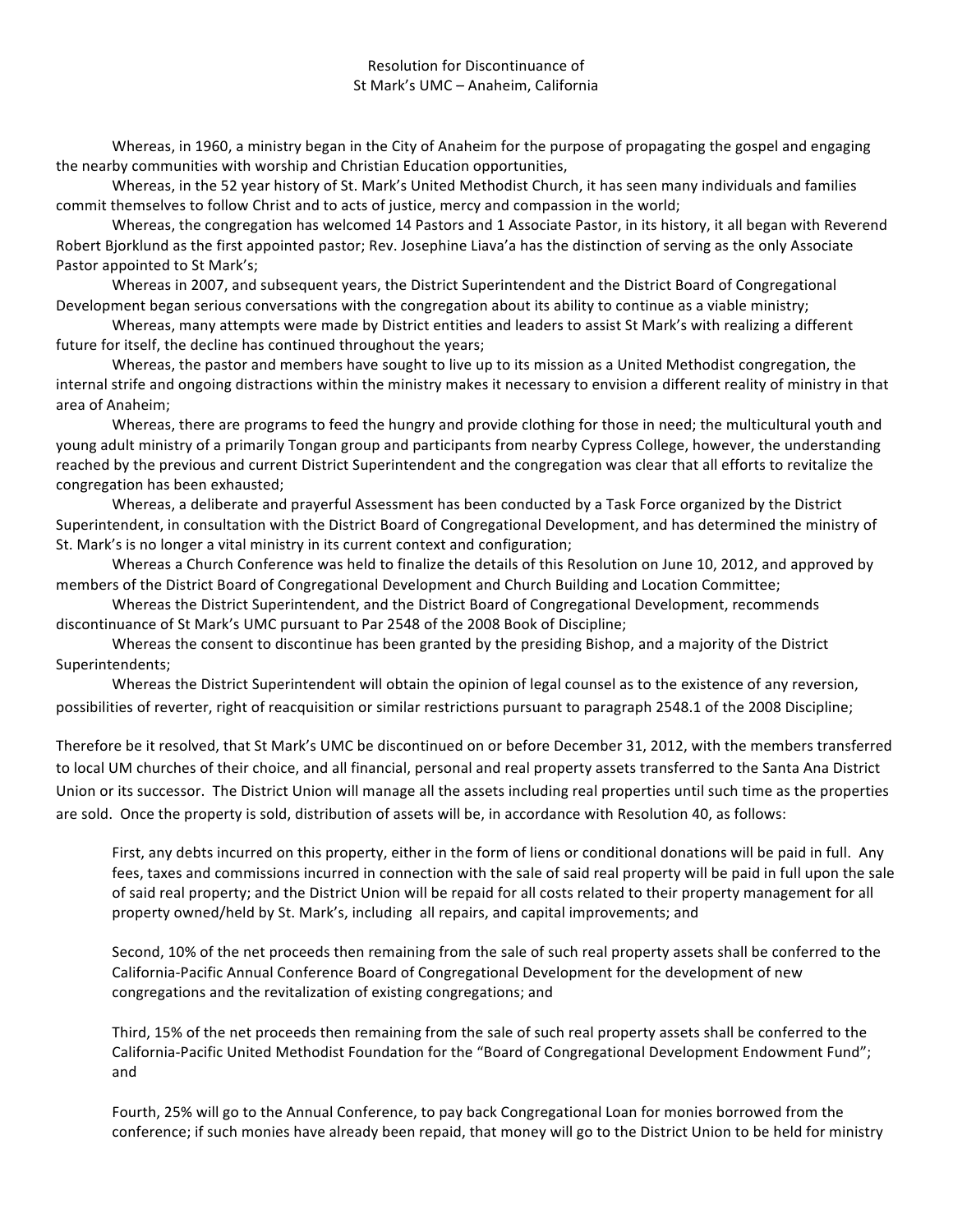development in an urban area of the District, as determined by the District Board of Congregational Development; and

Fifth, 40% will go to launch new ministry within the area, with priority given to multi-cultural ministry with intentional outreach in the current area of St Mark's UMC, upon development of an approved plan by District Board of Congregational Development and potential ministry leaders for such ministry; if no plan has been developed and approved within 3 years of the sale of the property, the funds will be released of this restriction and may be disbursed as grants to other United Methodist congregations within the area, as determined by the Santa Ana District Union, or its successor body; and

Sixth, the final 10% will go to the Santa Ana District Union, or its successor body, for purposes as needed in the district and voted on by the District Union, with preference given to ministries that are intentionally multi-cultural from its inception; and be it further

Resolved, that any/all gifts and grants made from these funds would be accompanied by a letter stating the source of the funds, ensuring the people served in the future know the sacrifice made by the men and women who knew St Mark's United Methodist Church in Anaheim, California, as their spiritual home.

NOTATION: The June 10, 2012 Church Conference vote on discontinuance was approved by a vote of 37 "Yes" and 6 "No." On the substantive matter of the Resolution for Discontinuance, the congregation voted 40 "Yes" and 3 "No." On the matter of date of discontinuance, the congregation elected December 31, 2012, as their date of discontinuance.

Respectfully submitted by The Rev. Cedrick Bridgeforth, District Superintendent of the Santa Ana District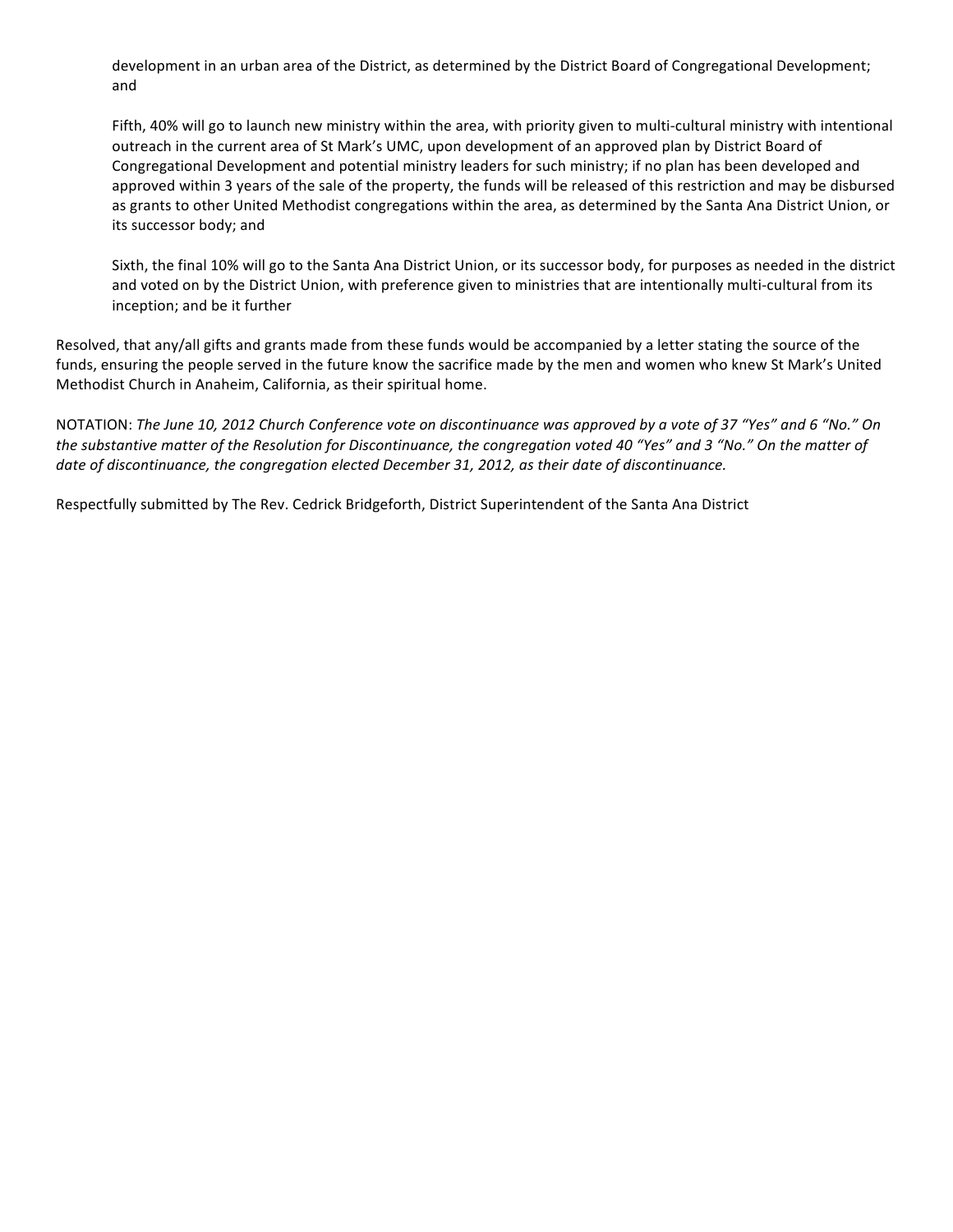### RESOLUTION NO.12-10

SUBJECT: Celebrating 100 years of United Methodist Ministry with Filipinos in the United **States** 

SUBMITTED BY: N. Adiel de Pano, Tom Choi, Vivencio L. Vinluan, Afrie Songco Joye, Alex Vergara, Leandro Marcos, Lisa Gay Santiago, Paddy Padilla, Miguel DeGuzman, Esteban Calma, Johann Osias, Leo Villalobos, Luther Jose, Romeo del Rosario, Tony E. Doles, Manuel Predas, Bob Isip, Neal Platon, David Jamir-Slesarev, Rebecca R. Doles, Nestor Gerente, Ding Lapus, Nelson Castorillo, Ronaldo Terrado, Johnny Teopaco, Emelito Hernandez, Max Dumlao, Bert Mendoza, Richard Bentley, Krista McVey

ESTIMATED FISCAL IMPACT: None SOURCES OF STAFF TIME: None

- WHEREAS, Filipinos recognize with deep gratitude and great thanksgiving the lasting impact the United Methodist Church has had among our people, through the then Board of Missions in New York, and through the Hawaii Mission, with the intentional effort that has been made to care for the social, moral and spiritual wellbeing of Filipinos in the farms and plantations in Hawaii;
- WHEREAS, those particular concerns were shown by the Church's action in providing pastoral ministry to the farm and plantation workers beginning in 1909.
- WHEREAS, out of that humble beginnings of the ministry in Hawaii, Filipinos have drawn encouragement and inspiration in United Methodism, where Filipino American membership has now spread all across the United States and its territories.
- WHEREAS, Filipino-Americans will celebrate this centennial anniversary in a national gathering of the National Association of Filipino-American United Methodists (NAFAUM) to be hosted by Filipino Americans in the California-Pacific Annual Conference and to be held in the Greater Los Angeles area in July 2013;
- THEREFORE, BE IT RESOLVED that this 2012 session of the California-Pacific Annual Conference of The United Methodist Church, affirm, support and embrace Filipino-Americans in their celebration of their centennial in America, particularly within the United Methodist Church; and
- BE IT FURTHER RESOLVED, THAT THE 2013 Session of California-Pacific Annual Conference include a celebration of the 100 years of United Methodist Filipino-American movement.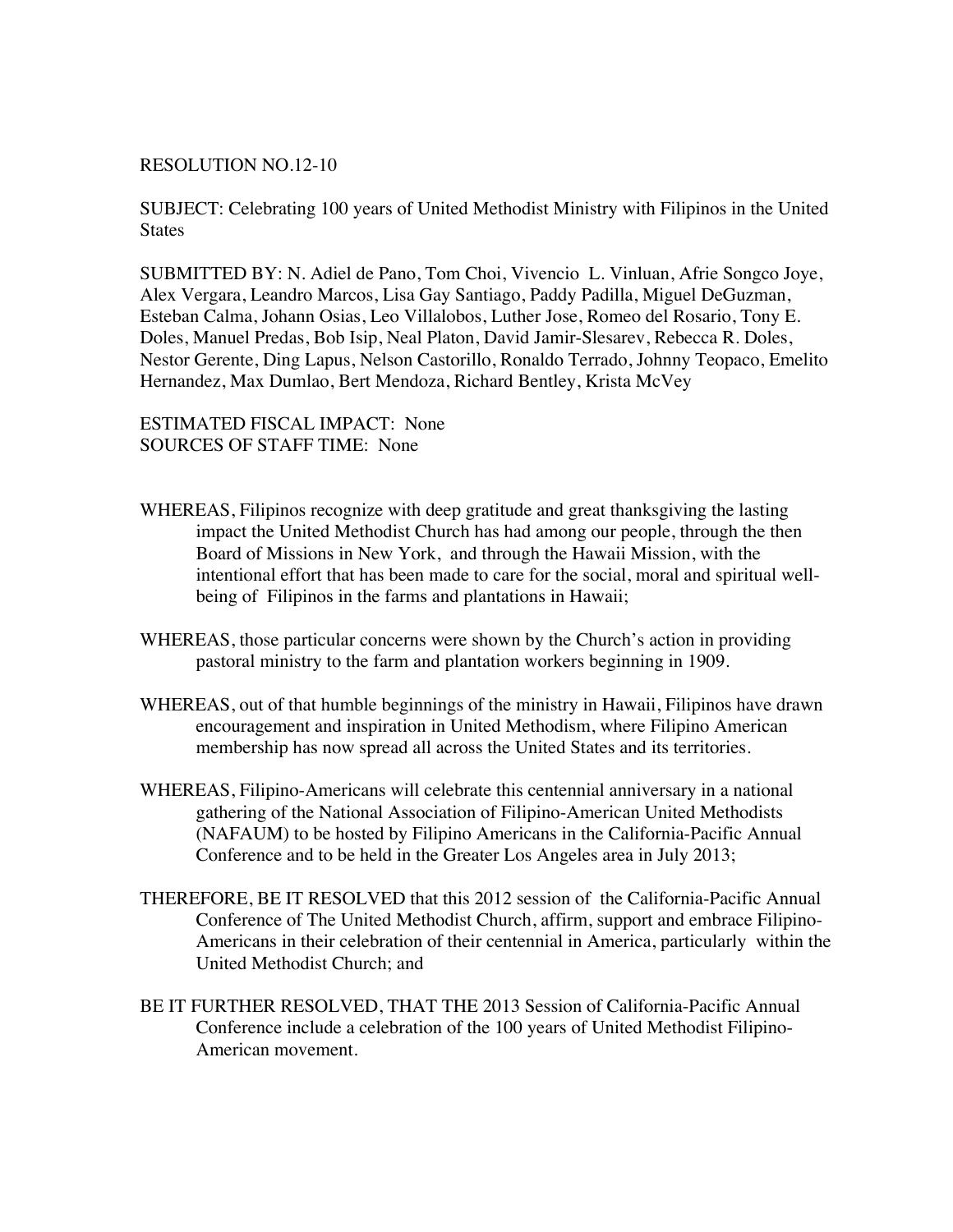- **RESOLUTION NO:** 12-11
- **SUBJECT: Disposition of Crescent Heights UMC**
- **ESTIMATED FISCAL IMPACT:**
- **ESTIMATED STAFF TIME:**
- **SUPPORTED BY:** Richard Bentley, Louis Chase, Kent Fromer, Nestor Gerente, Tom Griffith,
- Ed Hansen, C. Michele Johns, Afrie Songco Joye, Mary Larson, Janet McKeithen, Diane
- Rehfield, Amy Rosenbaum, Jeanne Roe Smith, Susan Stouffer, Mark Sturgess, Frank Wulf,
- Thomas Ziegert
- 

**WHEREAS** the 2011 session of the California-Pacific Annual Conference voted to "discontinue Crescent Heights United Methodist Church as a local United Methodist Congregation," and

**WHEREAS** the 2011 session of the California-Pacific Annual Conference also voted "[t]hat if the property is sold, in accordance with action taken by the California-Pacific Annual Conference 2007 session (Resolution 40), net proceeds would be distributed as follows: 50% would be managed by UMM-LAD for the purpose of establishing or supporting ministries with underserved populations within the West Hollywood/Hollywood area, 25% directed to the District Board of Congregational Development with preference given to new and existing ministries within the City of West Hollywood, 15% to the California-Pacific Conference Board of Congregational Development, and 10% to the California-Pacific Conference Endowment for new church starts," and

**WHEREAS** the Resolution for Discontinuance recognized that "[o]ver the last forty years, during perhaps some of its finest and most desperate hours of 'being the church,' CHUMC threw open its doors amidst the human wreckage of cultural excess by providing a 'room at the inn' for a wide variety of self-help, 12-step, and health and wellness programs and a 'manger of mercy' as West Hollywood became a 'Mecca' for an increasingly gay and lesbian population who came by the thousands with aspirations of freedom and self realization serving as a center of local community organizing in response to historic discrimination and the tragic emergence of the AIDS pandemic," and

**WHEREAS** Crescent Heights UMC has been a Reconciling Congregation for nearly three decades and has, during that time, maintained a consistent, prophetic and fully inclusive United Methodist outreach to the lesbian, gay, bisexual and transgender communities of West Hollywood, California, and its surrounding neighborhoods,

**THEREFORE BE IT RESOLVED** that the 2012 session of the California-Pacific Annual Conference strongly urges that the property of the Crescent Heights United Methodist Church not be sold but that it be developed instead for creative and effective ministries that continue Crescent Heights UMC's historic and prophetic commitment to the lesbian, gay, bisexual and transgender communities of West Hollywood and the surrounding neighborhoods.